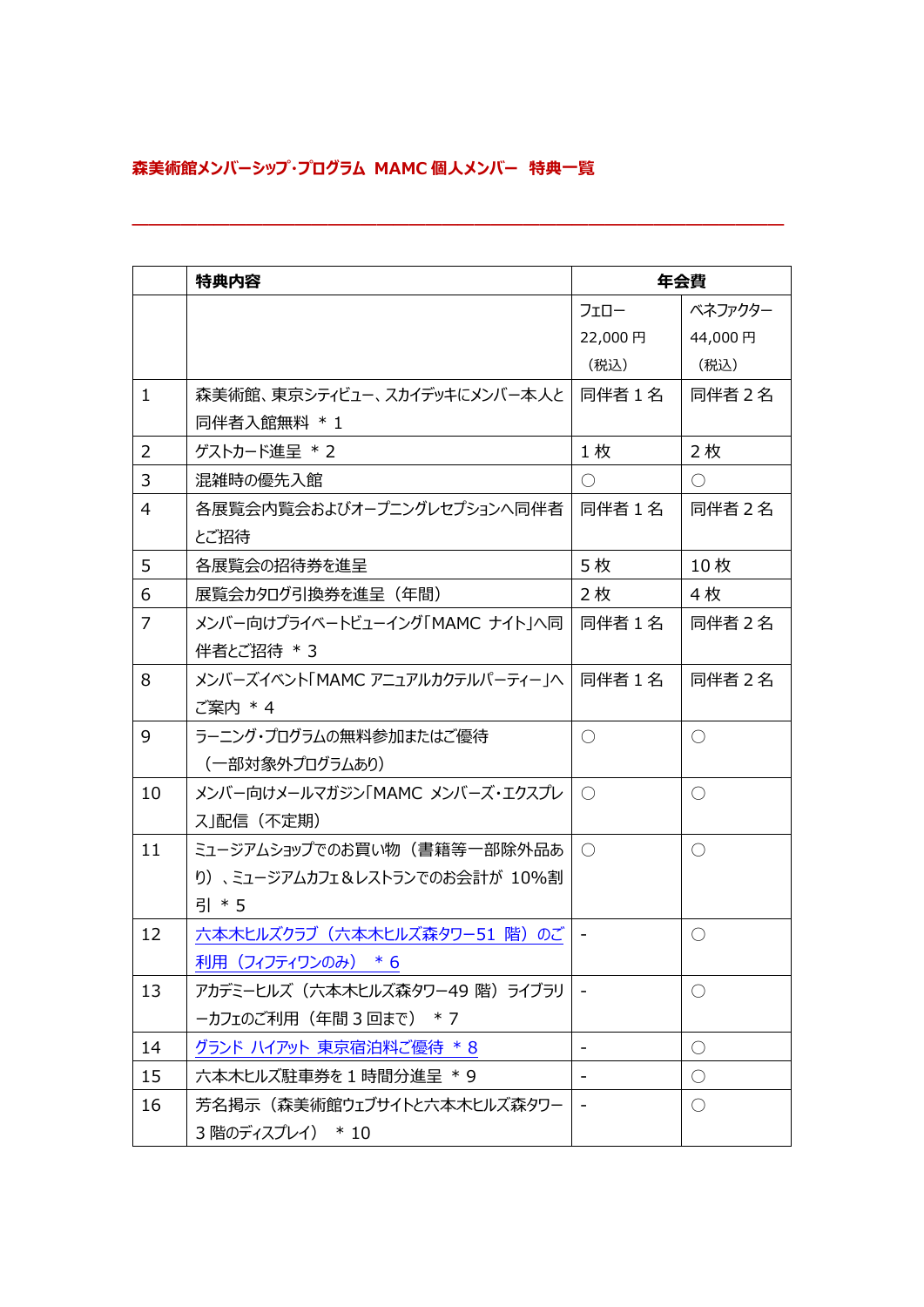- \* 1 各施設での特別イベント開催時は、ご入館いただけない場合があります。
- \* 2 「ゲストカード」は、ご家族やお友達にお渡しいただける入館カードです。メンバー本人と同伴せずに ご入館いただけます。ゲストカードをお忘れの場合は、通常料金を申し受けますのでご注意くださ い。破損・紛失等による再発行はできません。
- \* 3 「MAMC ナイト」は、火曜日の閉館後のギャラリーを MAMC メンバー貸し切りでお楽しみいただくイ ベントです。
- \* 4 「MAMC アニュアルカクテルパーティー」はベネファクターおよびフェローメンバーを対象としたパーティー です。(参加費別途)
- \* 5 ミュージアムカフェ&レストランは、イベントや貸切等によりご利用いただけない場合があります。
- \* 6 土日祝(11:00~16:00)要予約、6 名様まで。 六本木ヒルズクラブ利用に関するお問い合わせ;六本木ヒルズクラブ Tel : 03-6406-6001
- \* 7 アカデミーヒルズ利用に関するお問い合わせ: アカデミーヒルズ六本木ライブラリー事務局 Tel: 03-6406-6650 (月~金、10:00~18:30)
- \* 8 グランド ハイアット 東京宿泊に関するお問い合わせ: グランド ハイアット 東京 宿泊予約 Tel︓0120-088-188
- \* 9 1 日につき 1 枚、美術館または東京シティビューご来館時。駐車券のご利用は森美術館インフォメ ーションへお申し出ください。
- \* 10 匿名をご希望の場合は、お申し出ください。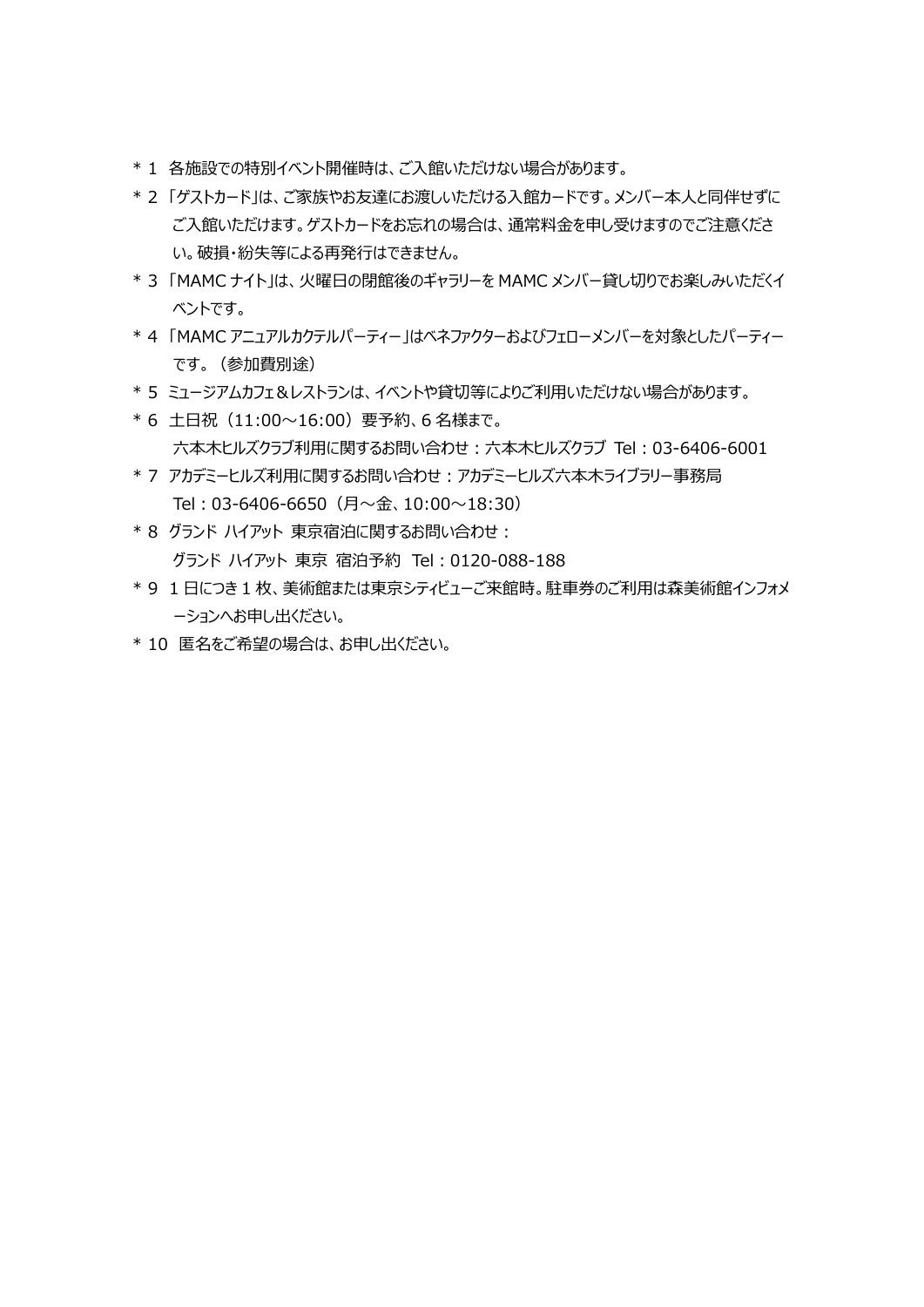## **Individual Member of MAMC, Mori Art Museum Membership Program List of Benefits**

**―――――――――――――――――――――――――――――――――――――――**

|              | <b>Benefits</b>                                                                                                                                            | <b>Annual Fee</b> |                   |
|--------------|------------------------------------------------------------------------------------------------------------------------------------------------------------|-------------------|-------------------|
|              |                                                                                                                                                            | <b>Fellow</b>     | <b>Benefactor</b> |
|              |                                                                                                                                                            | 22,000 yen        | 44,000 yen        |
|              |                                                                                                                                                            | (incl. tax)       | (incl. tax)       |
| $\mathbf{1}$ | Free admission for the Mori Art Museum, the Tokyo<br>City View and the Sky Deck with your guest(s) $*$ 1                                                   | 1 guest           | 2 guests          |
| 2            | Guest Card(s) $*$ 2                                                                                                                                        | 1 card            | 2 cards           |
| 3            | Priority admission during when exhibitions are<br>busy/crowded                                                                                             | $\bigcirc$        | $\bigcirc$        |
| 4            | Invitations for members and guest(s) to join preview<br>of exhibitions and opening receptions                                                              | 1 guest           | 2 guests          |
| 5            | Complimentary tickets for each exhibition                                                                                                                  | 5 tickets         | 10 tickets        |
| 6            | Exhibition catalogue exchange coupons presented per<br>year                                                                                                | 2 coupons         | 4 coupons         |
| 7            | Invitations for members and guest(s) to join "MAMC<br>Night" $*$ 3                                                                                         | 1 guest           | 2 guests          |
| 8            | Welcome to the "MAMC Annual Cocktail Party" * 4<br>members event                                                                                           | 1 guest           | 2 guests          |
| 9            | Preferred or free participation in learning programs<br>(excluding certain programs)                                                                       | $\bigcirc$        | $\bigcirc$        |
| 10           | Delivery of the "MAMC Members Express" mail<br>magazine for members (published irregularly)                                                                | $\bigcirc$        | $\bigcirc$        |
| 11           | A 10% discount on items purchased at the Museum<br>Shops (excluding items such as certain publications)<br>and payment at the Museum Cafe & Restaurant * 5 | $\bigcirc$        | $\bigcirc$        |
| 12           | Use of the Roppongi Hills Club (51F, Roppongi Hills<br>Mori Tower) (fifty-one only) * 6                                                                    |                   | $\bigcirc$        |
| 13           | Use of the Academy Hills Library Cafe (49F, Roppongi<br>Hills Mori Tower): up to three times annually $*$ 7                                                |                   | $\bigcirc$        |
| 14           | Preferred lodging rate at the Grand Hyatt Tokyo * 8                                                                                                        |                   | $\bigcirc$        |
| 15           | One hour parking pass for the Roppongi Hills Parking<br>Area $*$ 9                                                                                         |                   | $\left(\right)$   |
| 16           | Name listed (on website of the Mori Art Museum and<br>plasma display at the 3F, Roppongi Hills Mori Tower)<br>$*10$                                        | $\blacksquare$    | $\bigcirc$        |